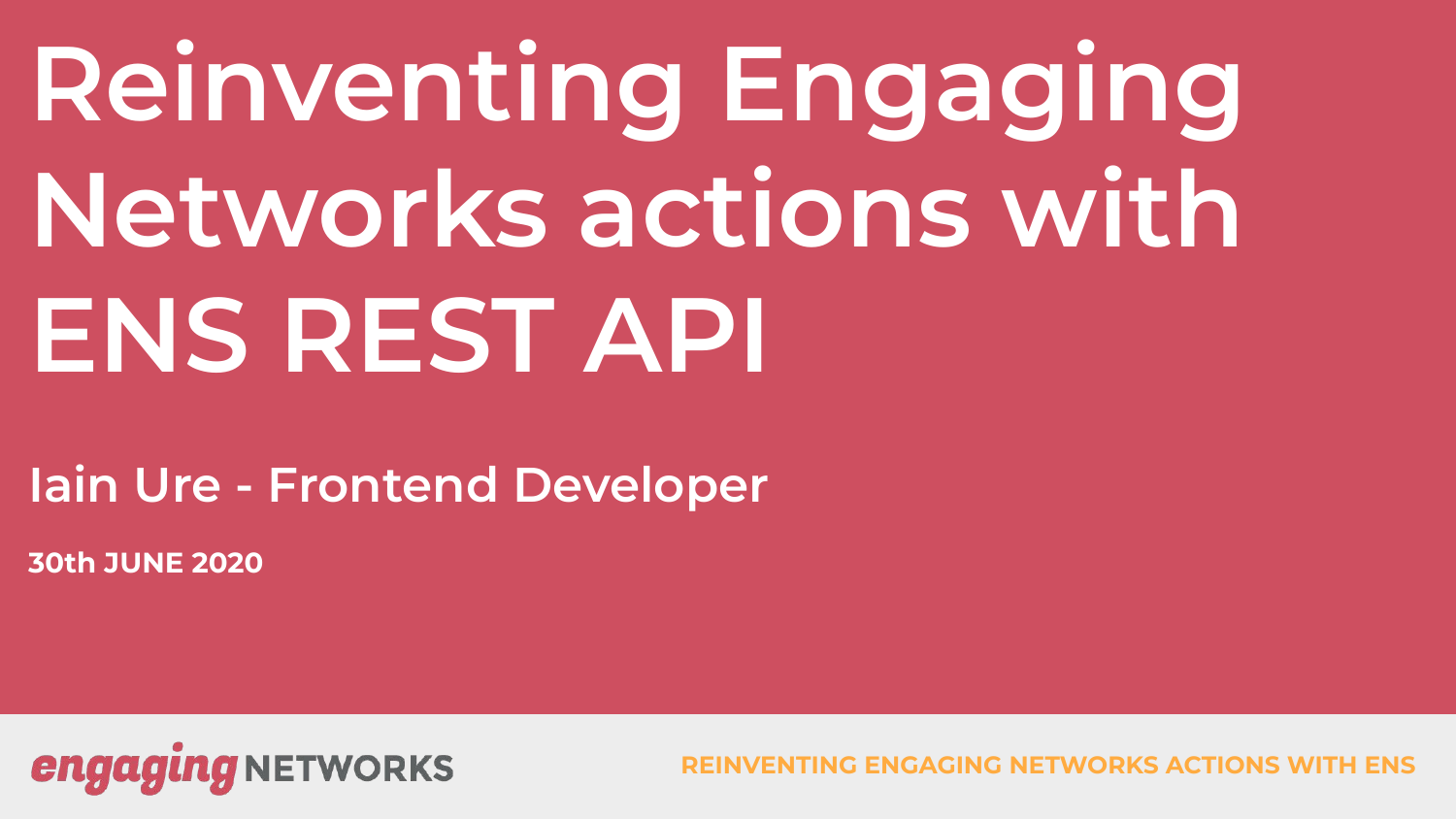## Today we will cover

- 1. Engaging Networks pages
- 2. Other options
- 3. Example using ENS REST API
- 4. What is ENS REST and how does it work?
- 5. Process flow
- 6. Authentication server
- 7. Browser application code
- 8. Questions

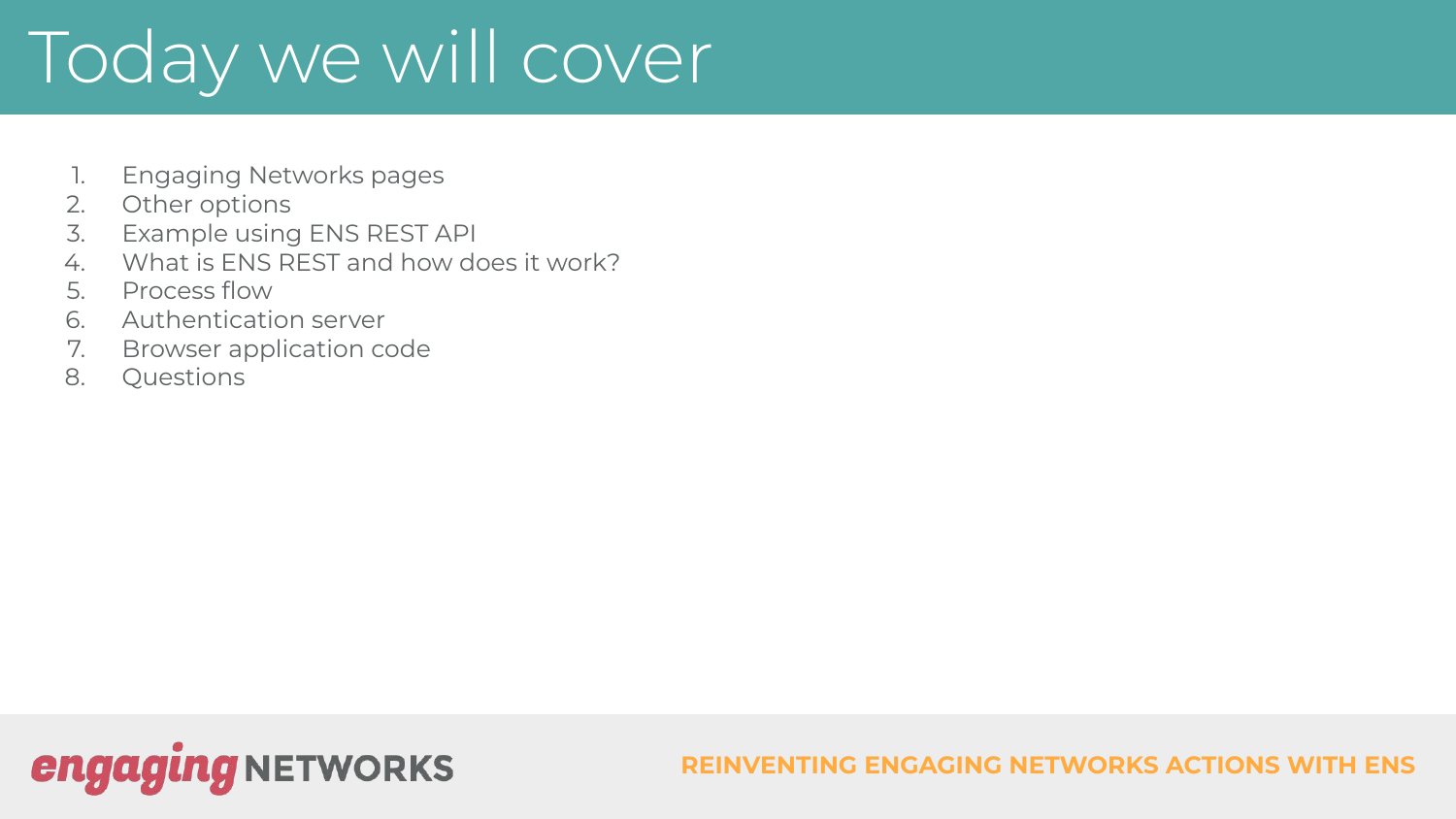### Engaging Networks Pages

- Look like [this](https://e-activist.com/page/57936/donate/1?mode=DEMO)
- Our HTML and CSS
- **HTML** structure
	- Header, <form>, Footer
	- Built with dashboard users in mind
	- Maintain consistency across multiple page types
- Every user input maps to supporter database column or question
- Submit button at the end
- JS for
	- Validation
	- Dependencies
	- Captcha
	- Others dependent on page type
- **Hosted by Engaging Networks** 
	- Subdomain
- HTML template for branding or simulate your website

### **engaging NETWORKS**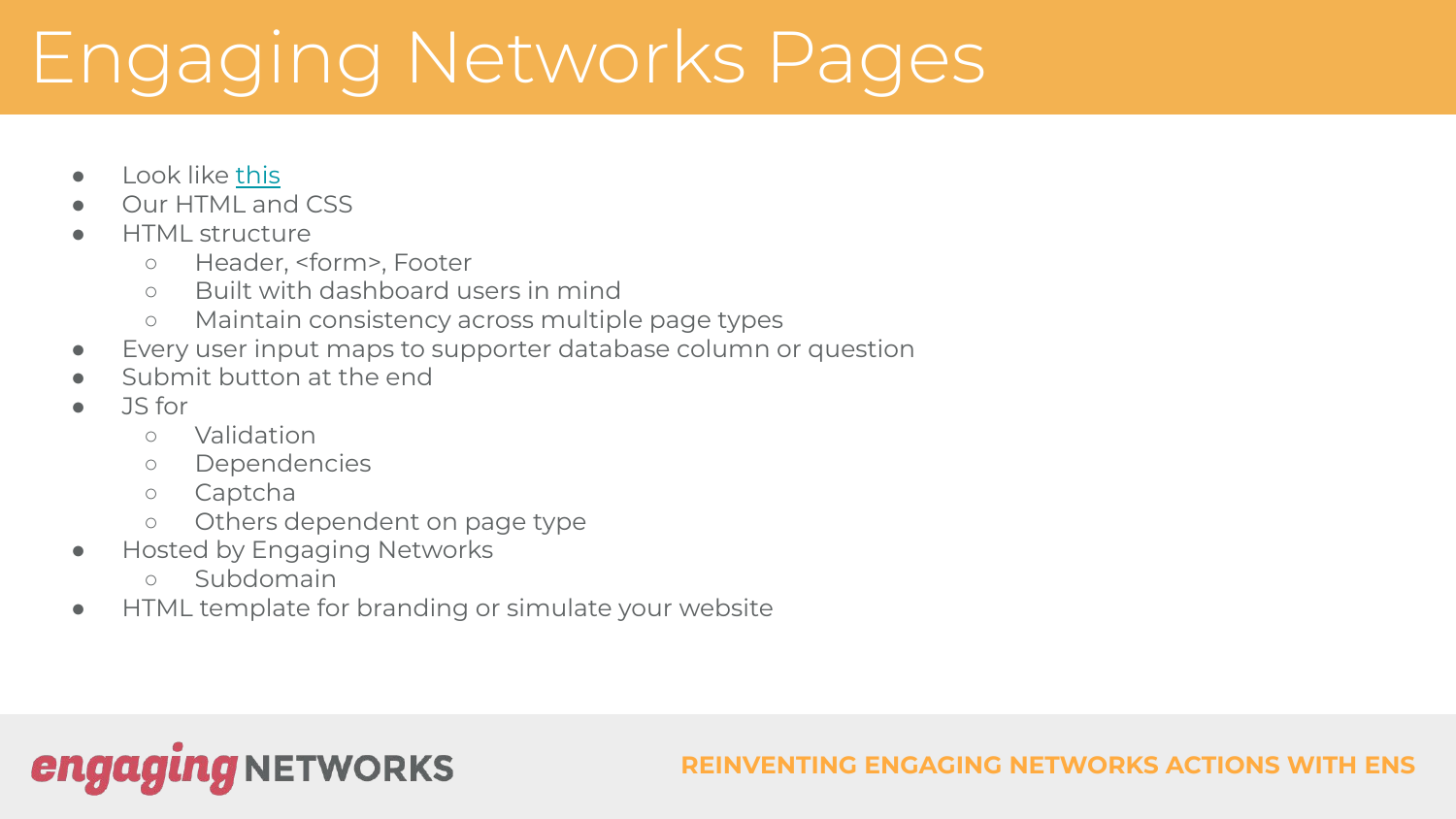## "Roll your own"?

#### **When do our hosted pages become restrictive?**

- Use your own HTML, JS and CSS
	- Complex layouts
	- Complex dependencies between fields
- Single page action with multiple stages
	- Donation pages
	- No reloads
- **Built-into website**
- Part of a wider webapp
	- Game, map, dashboard
	- React, Vue, Angular, Svelte
- Outside the browser e.g. native app

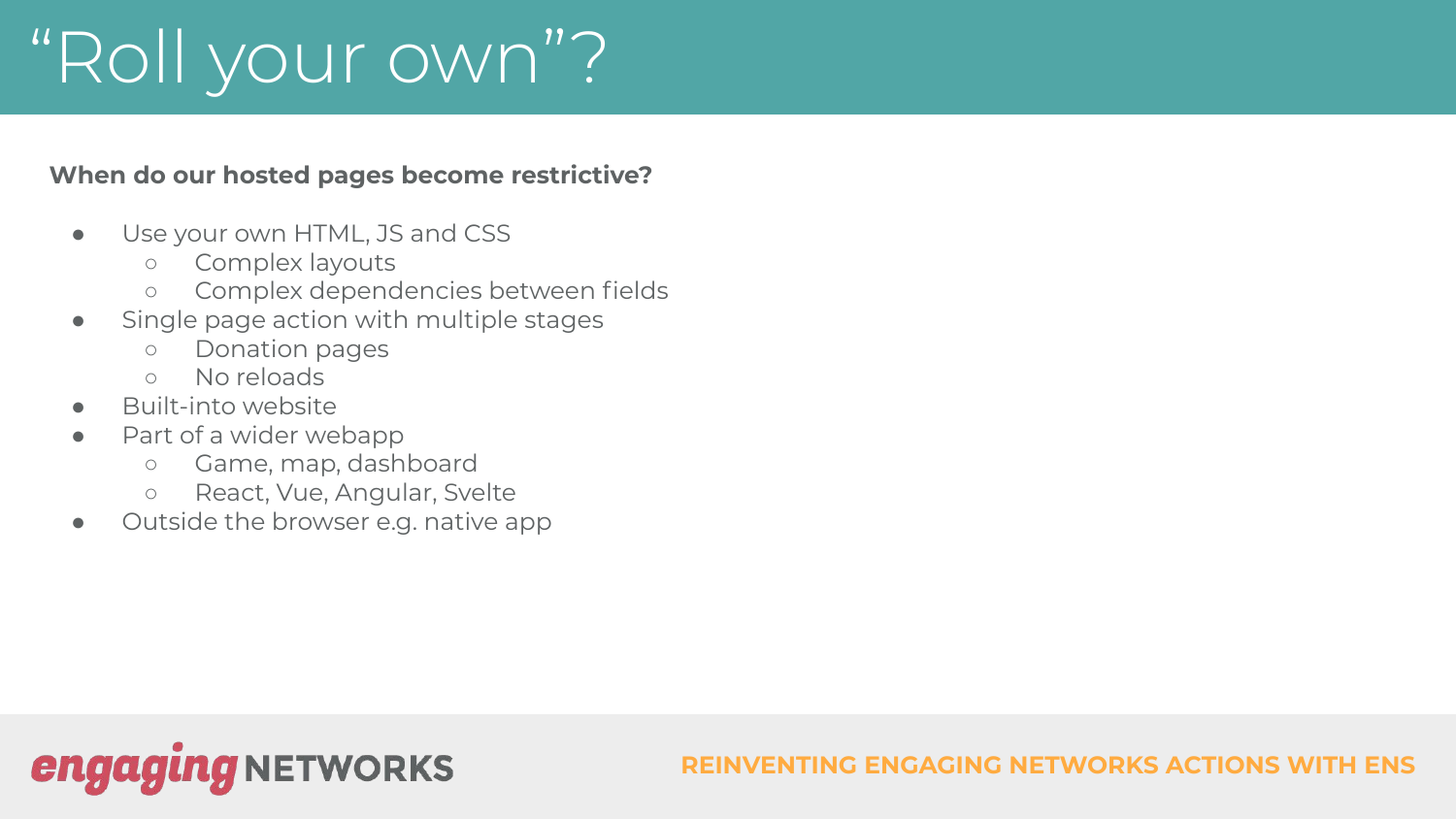### What are the options?

#### **Enhance Engaging Networks page**

- Build "on-top" of our HTML, CSS, JS
- HTML template, code blocks
- Depends on size of job
- Developer experience
- Working around our JS

#### **HTML form POST to page 2**

- E.g. to POST -> <https://e-activist.com/page/57936/donate/2>
- Responds in HTML
	- Parse HTML to find errors
- **Session validation**

### **Create transaction via ENS REST!**

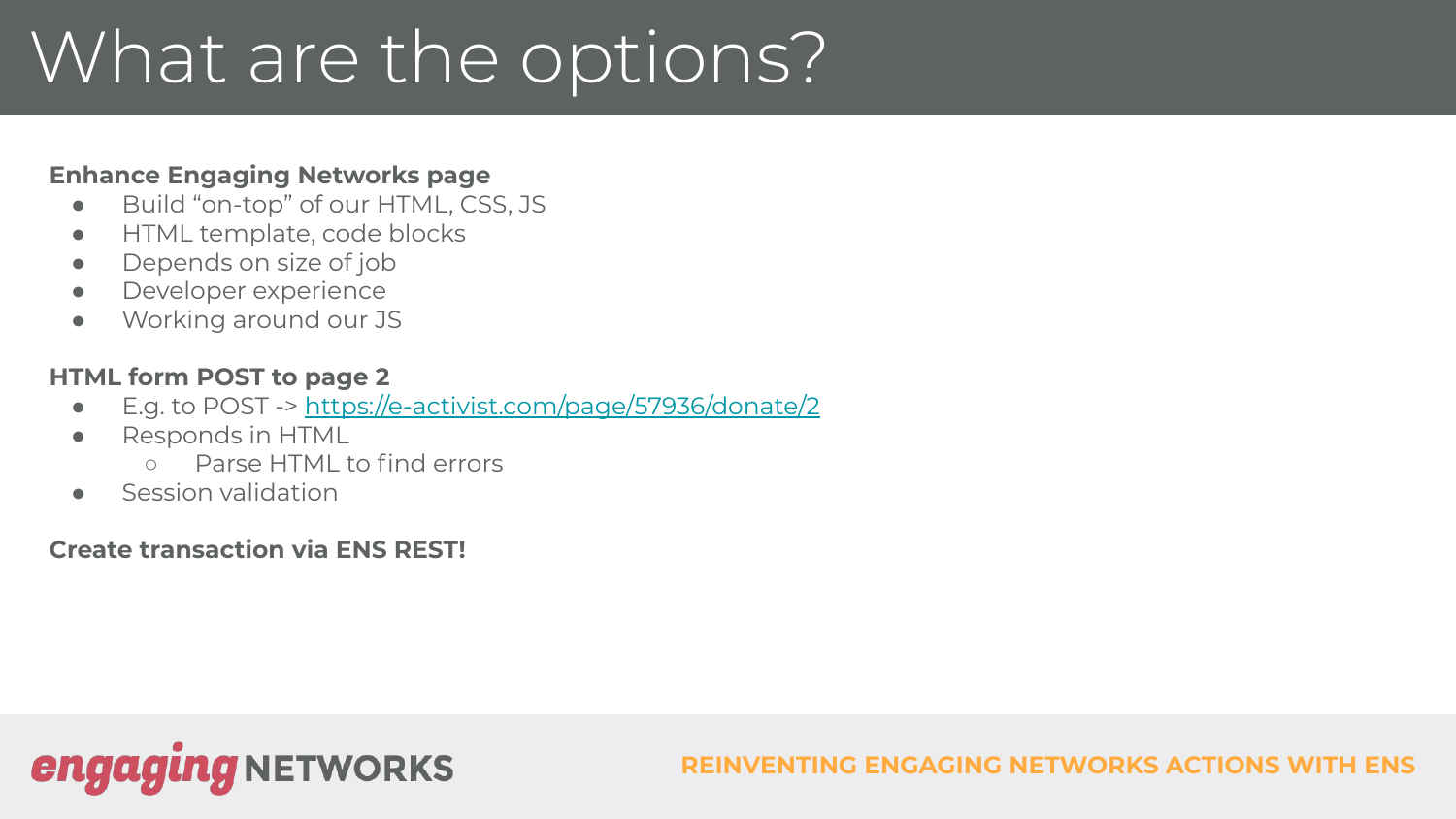### What is ENS REST API?

- REST-style API
- Interact with Engaging Networks from outside the dashboard
- JSON-based
- Pass transactions to Engaging Networks
	- Petitions
	- Donations
	- Email to Target
		- Incl. contact messaging with replacements
- Lots of other services too:
	- Get and update supporter data

**ING** NETWORKS

- Question data
- Profiles

engagl

#### Video on ENS

#### **engagingnetworks.support/knowledge-base/engaging-networks-services-ens/**

REST Services

**engagingnetworks.support/knowledge-base/engaging-networks-services-rest-services/**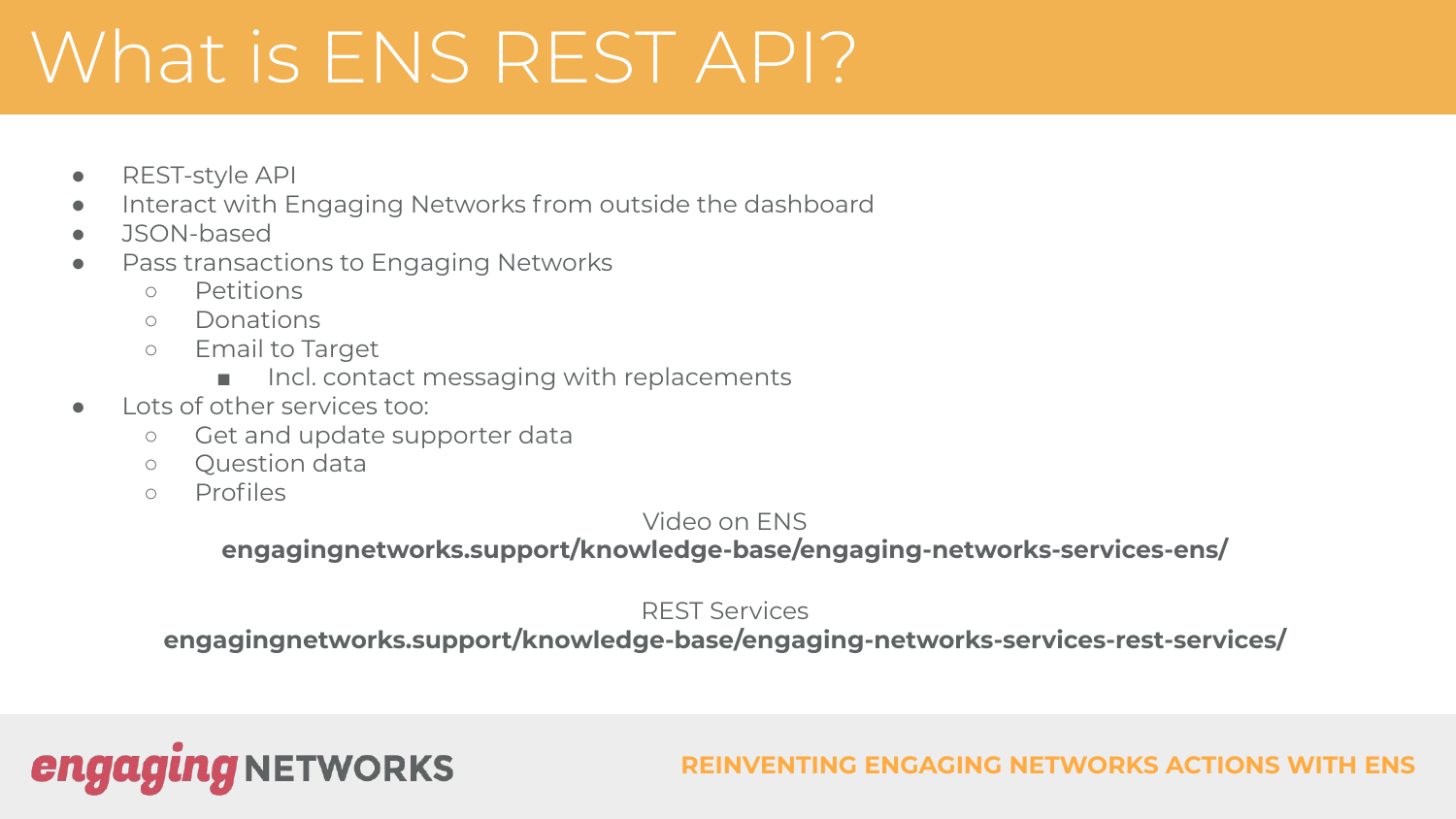### Using ENS REST

Example

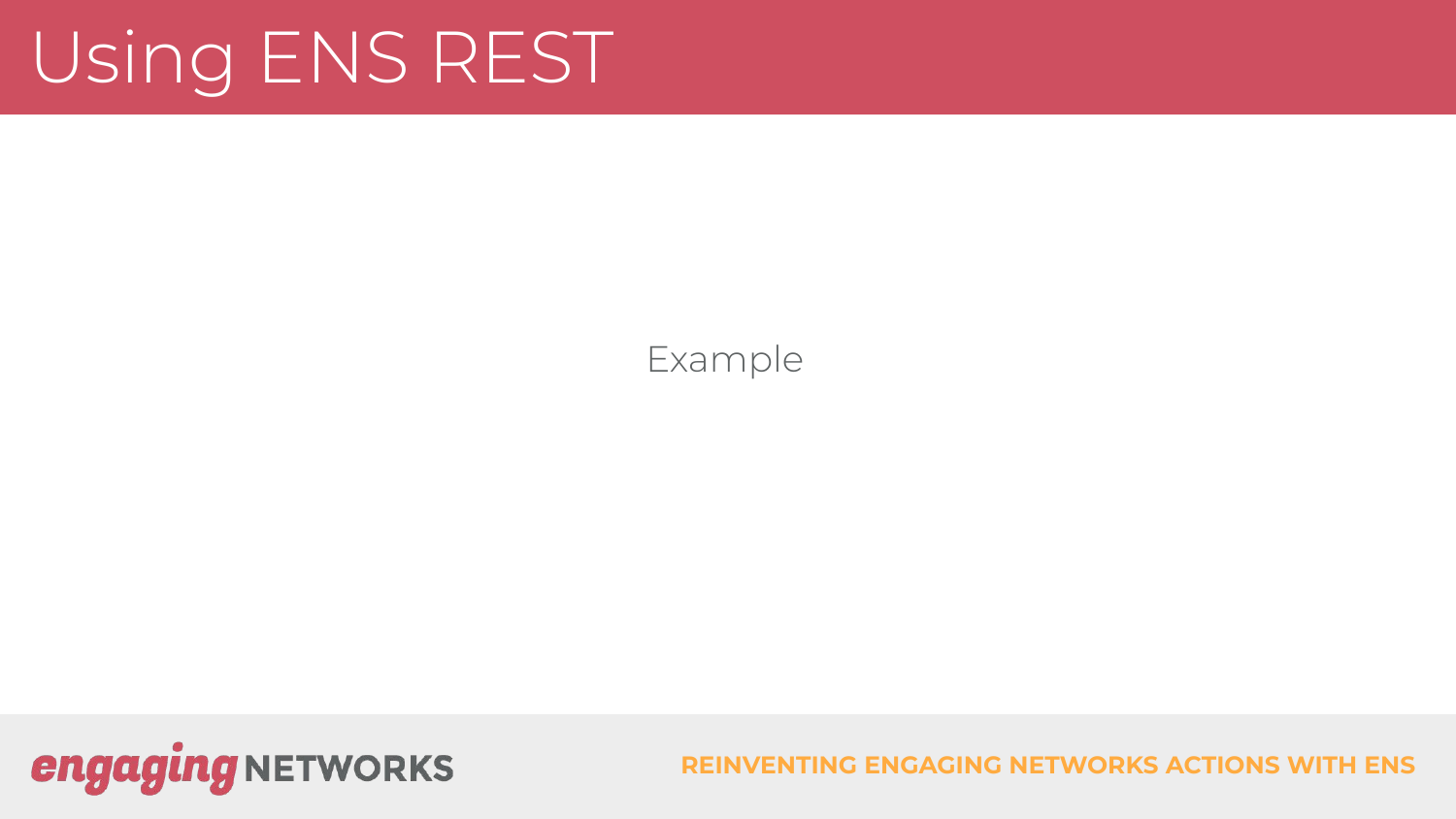### JSON format

#### **JSON passed to Engaging Networks via POST:**

```
{
  "supporter": {
       "Email Address": "iain@engagingnetworks.net",
       "First Name": "Iain",
       "Last Name": "Ure",
       "Address 1": "1 Test Street",
       "City": "Testerfield",
       "Region": "Testerton",
       "Postcode": "e123aa",
       "Country": "GB"
  },
  "transaction": {
       "paymenttype": "VISA",
       "donationAmt": "20.00",
       "ccnumber": "4222222222222220",
       "ccexpire": "12/25",
       "recurrpay": "Y",
       "recurrfreq": "MONTHLY",
       "recurrday": 28
  },
  "questions": {
       "Opt In - Newsletters": "Y"
\qquad \}}
```
**engaging NETWORKS**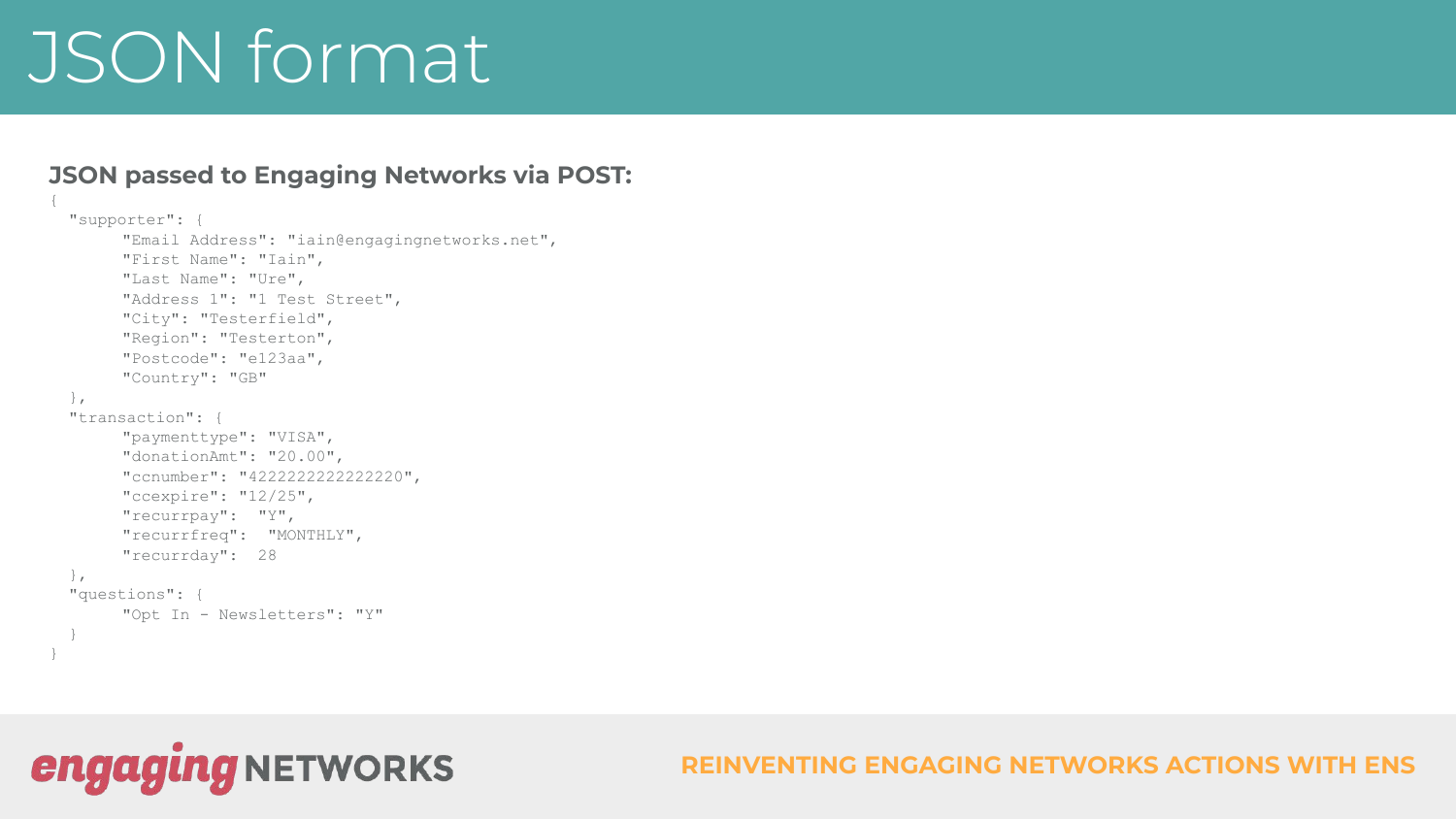### How does it work?

**engaging NETWORKS** 

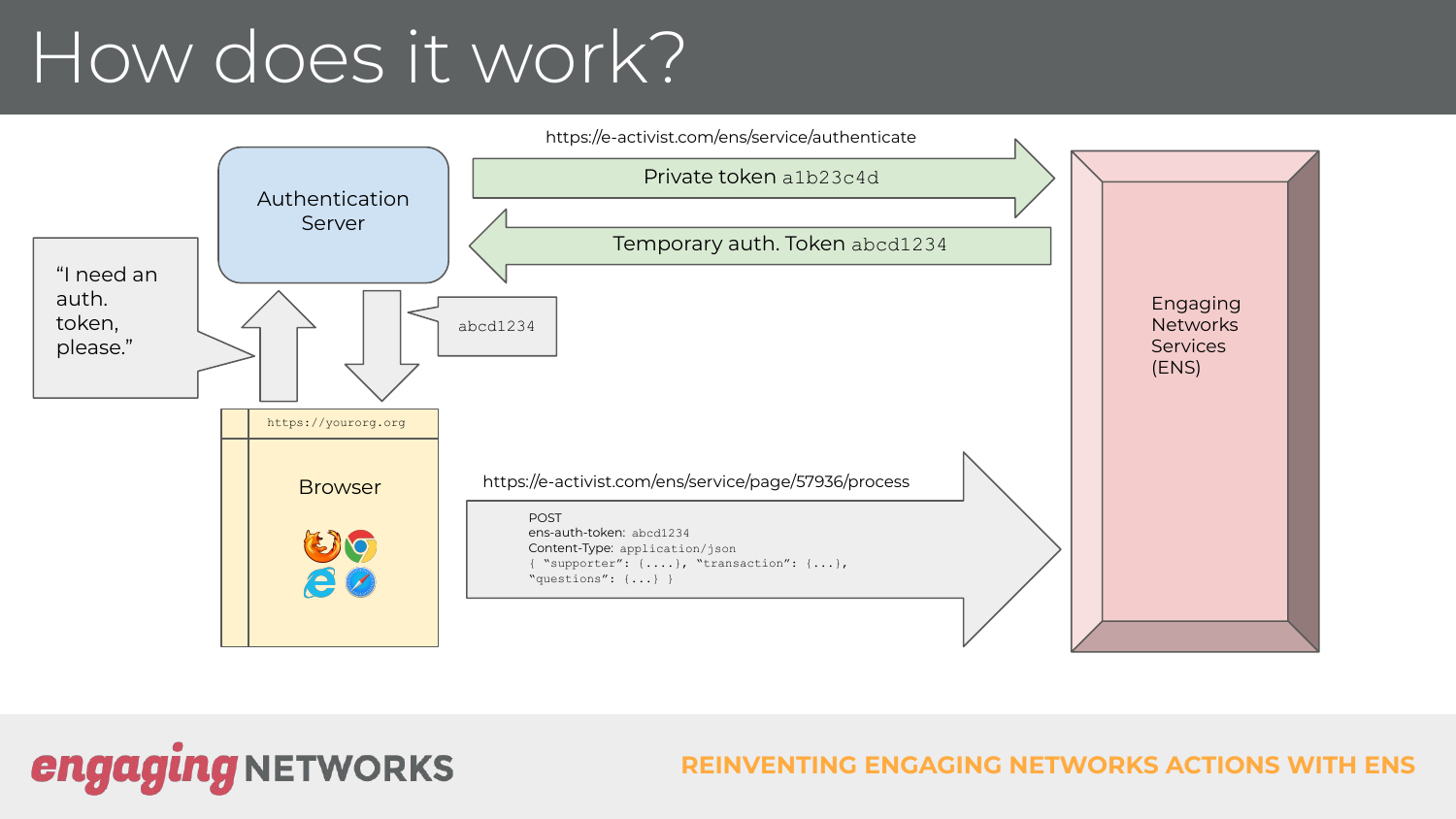### Authentication server

#### **Why do I need a separate authentication server?**

We make two different calls to ENS to pass a transaction to Engaging Networks

### Transaction Service

- Data -> ENS
- From any IP address
	- Unlike all other ENS services
	- Cannot obtain supporter data
- Requires a **temporary** auth. Token
	- ens-auth-token: abcd1234

### Authentication Service

- Private token -> FNS
	- $O$  alb23c4d
- Auth. token <- FNS
	- abcd1234
	- 1 hour
- Whitelisted IP addresses only
	- Most ENS services are
	- Sensitive supporter data

**NETWORKS** enga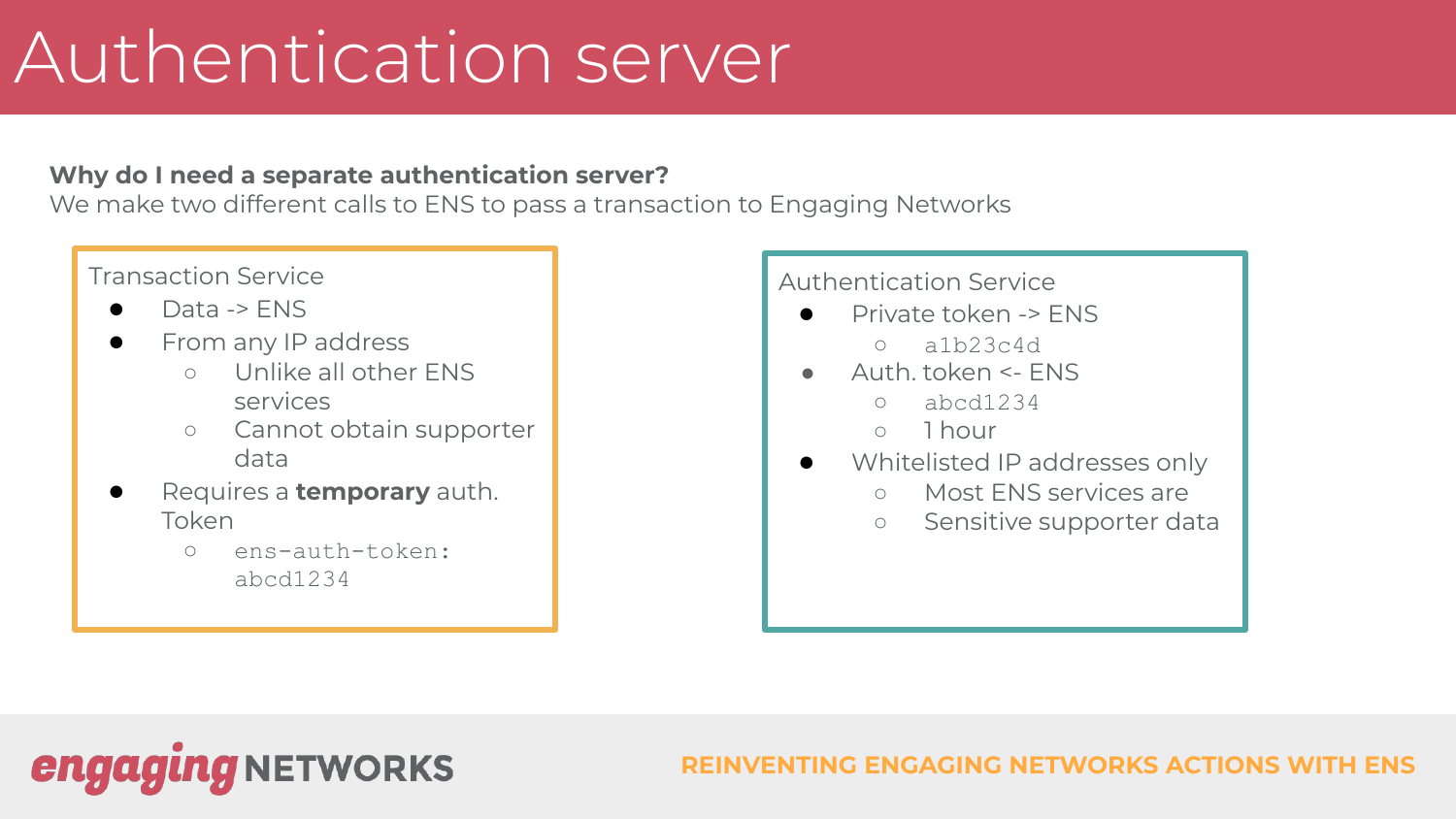### API User

**engaging NETWORKS** 

| $\Box$<br><b>API</b>  | lain API User |  |                                         | iain+api@engagingnetworks.net |      |        |              |
|-----------------------|---------------|--|-----------------------------------------|-------------------------------|------|--------|--------------|
|                       |               |  |                                         |                               |      |        |              |
| <b>Email Address</b>  |               |  | iain+api@engagingnetworks.net           | <b>Status</b>                 |      | Active | $\mathbf{v}$ |
| <b>Display Name</b>   |               |  | lain API User                           | <b>Group</b>                  |      | encc   | $\mathbf{v}$ |
| <b>First Name</b>     |               |  | lain                                    |                               |      |        |              |
| <b>Last Name</b>      |               |  | <b>API User</b>                         |                               |      |        |              |
| <b>Remote Address</b> |               |  | 1.2.3.4~100.200.300.400~991.992.993.994 |                               |      |        |              |
|                       |               |  | IP Addresses separated by a ~           |                               |      |        |              |
| <b>API Key</b>        |               |  | 489a0e90-6a45-4502-859c-cc10cdcbd4cd    | <b>Revoke</b>                 | Copy |        |              |
| <b>Save User</b>      | <b>Cancel</b> |  |                                         |                               |      |        |              |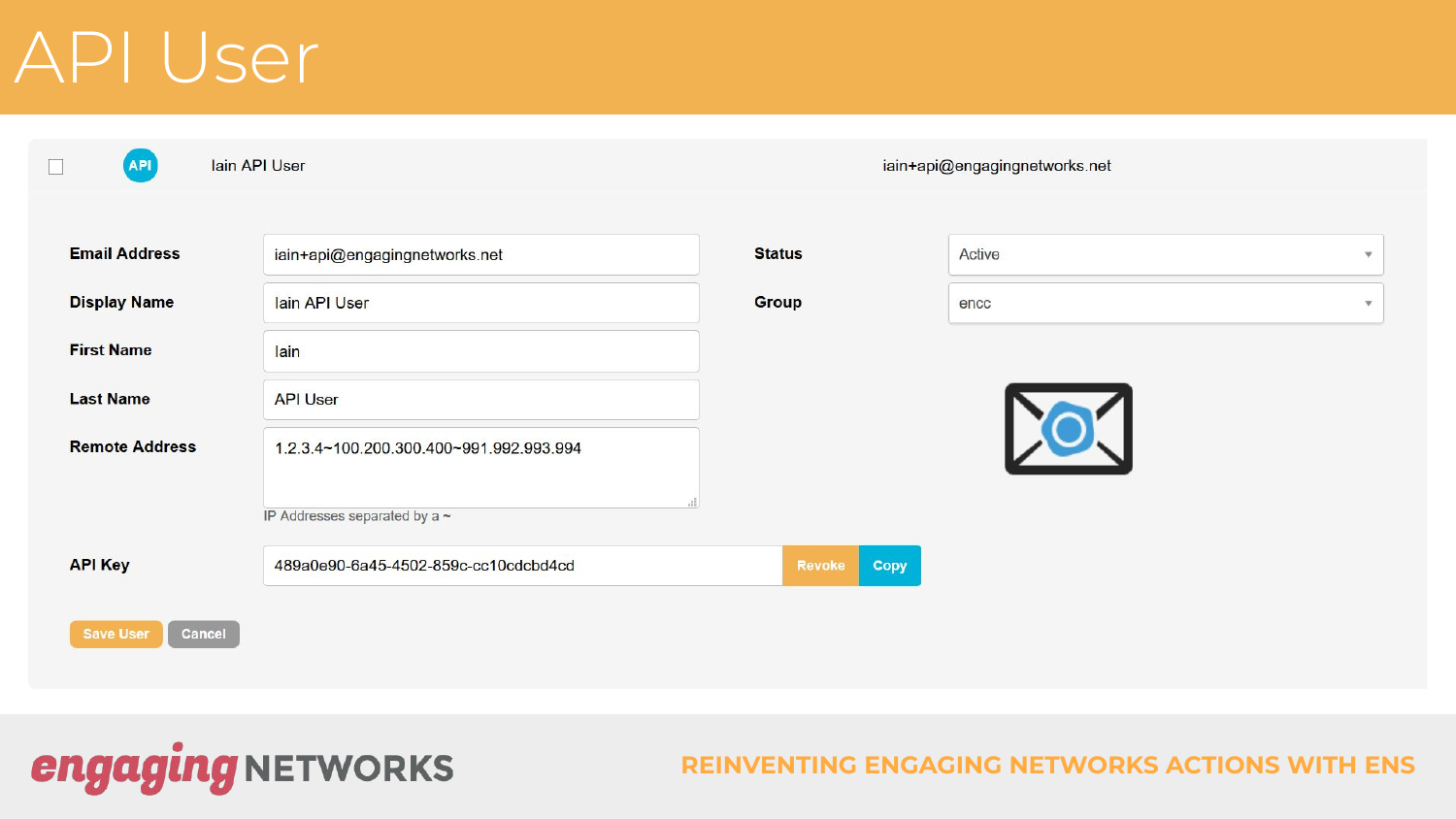### Authentication server

#### **Why do I need a separate authentication server?**

- Authentication server has a constant IP
- Browser doesn't
	- Unless you whitelist every IP address in the world
- Private token must be kept private
	- If compromised, has to be revoked
		- Breaks all your ENS implementations
- **•** Temporary auth. token
	- Can be seen in AJAX network requests
	- Only lasts an hour
- Good news: auth server it can be re-used for different projects

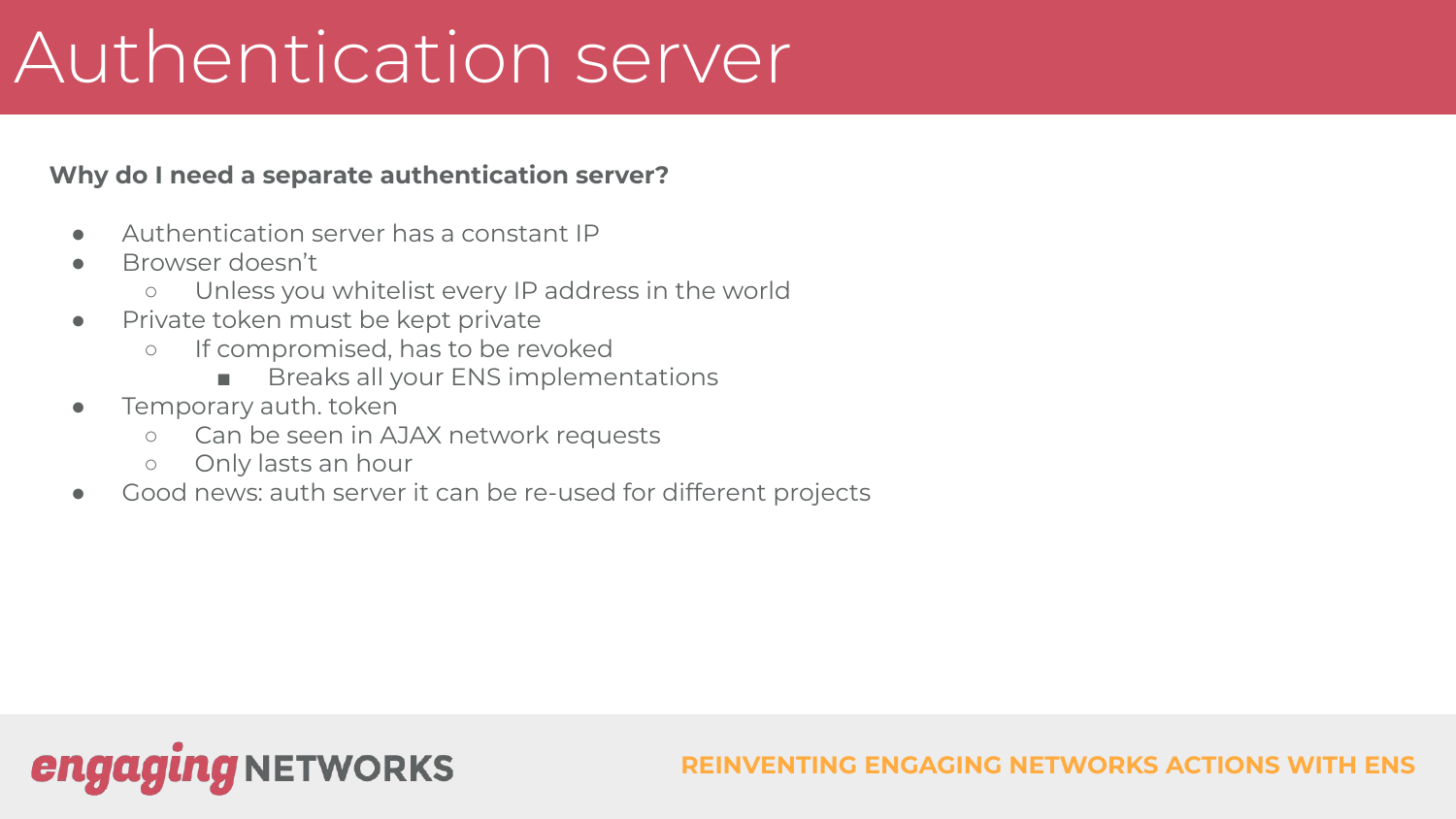### Authentication server

#### **How do I set one up?**

- Secure server you have access to
- Can accept HTTP requests (from browser)
- Can make HTTP requests (to EN)
- Whitelist IP address
- Node JS example
	- An npm package that starts an auth. server running on a particular port
	- Few environmental dependencies just Node JS
	- Easy to install
		- npm install
- **Alternatives** 
	- PHP cURL
	- Any HTTP server technology
- SSL certificate and key file

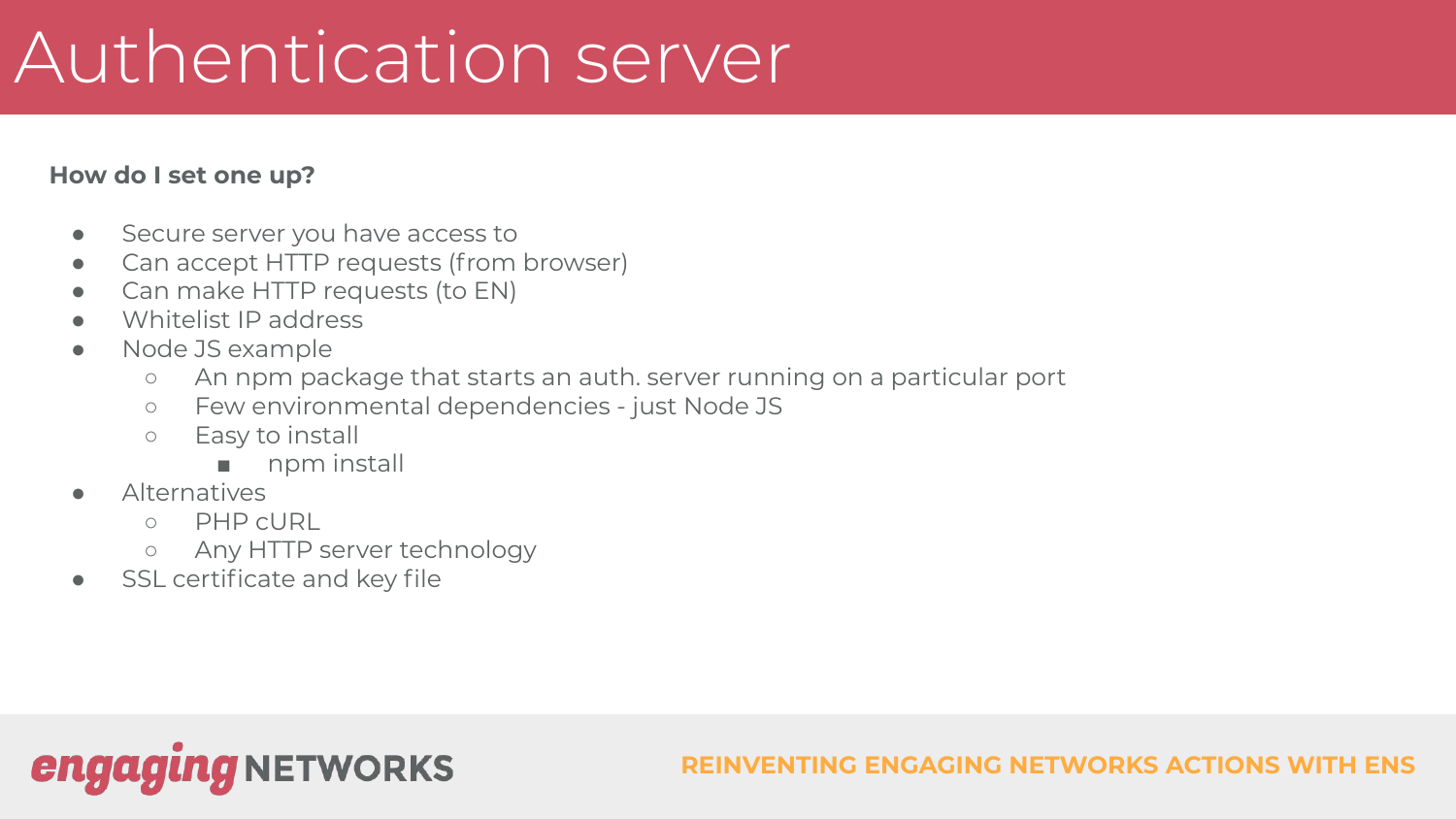### Authentication Server

Authentication server example in Node JS https://github.com/EngagingNetworks/ens-auth-nodejs-example



**FING ENGAGING NETWORKS ACTIONS**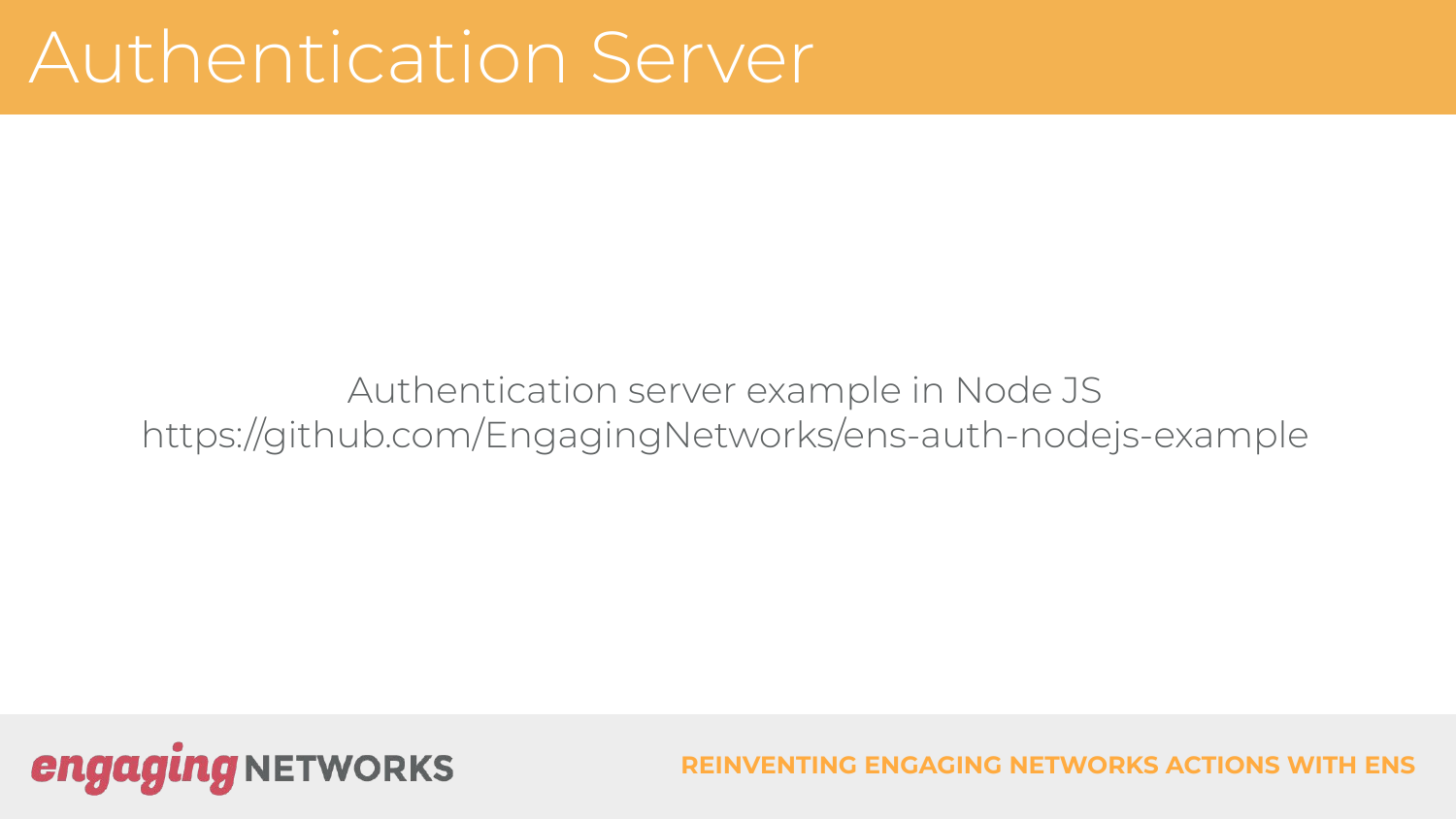### Browser application

- Built in Svelte
	- Like Vue, React, Angular
	- Single file components
	- Output JS is small
- Basic app structure
- API code

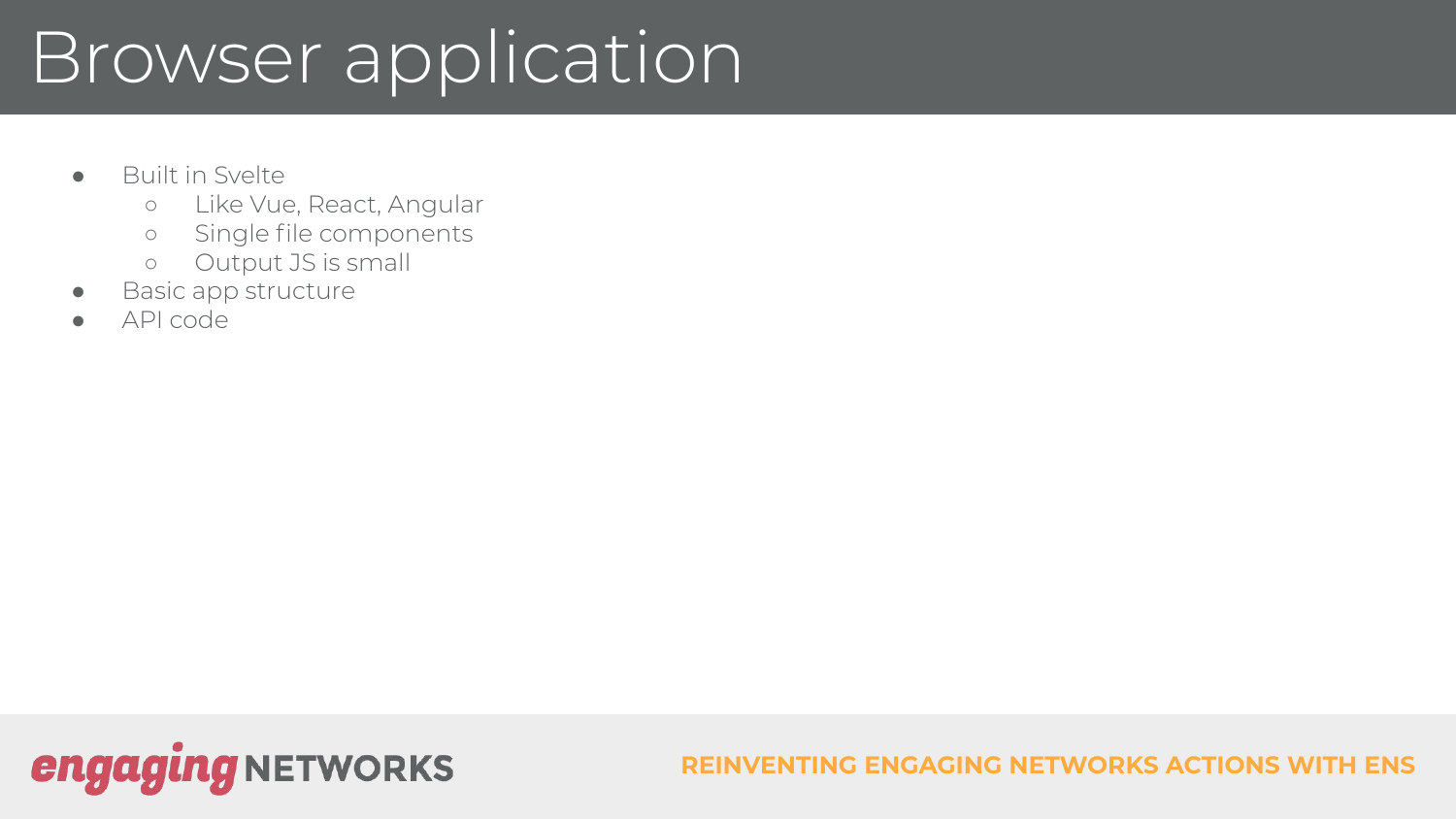## **Security**

- Auth. server example on github
	- Demonstrates concept, starting point
	- HTTPS
	- Not tested to any particular standard
	- Standards and policy for your organisation
- Secure server
- API user must **not** have any "Data management" permissions
	- o <https://engagingnetworks.support/knowledge-base/permissions-creating-an-api-user/>
	- o <https://engagingnetworks.support/knowledge-base/permissions-creating-permission-groups/>
- Private token must be kept private